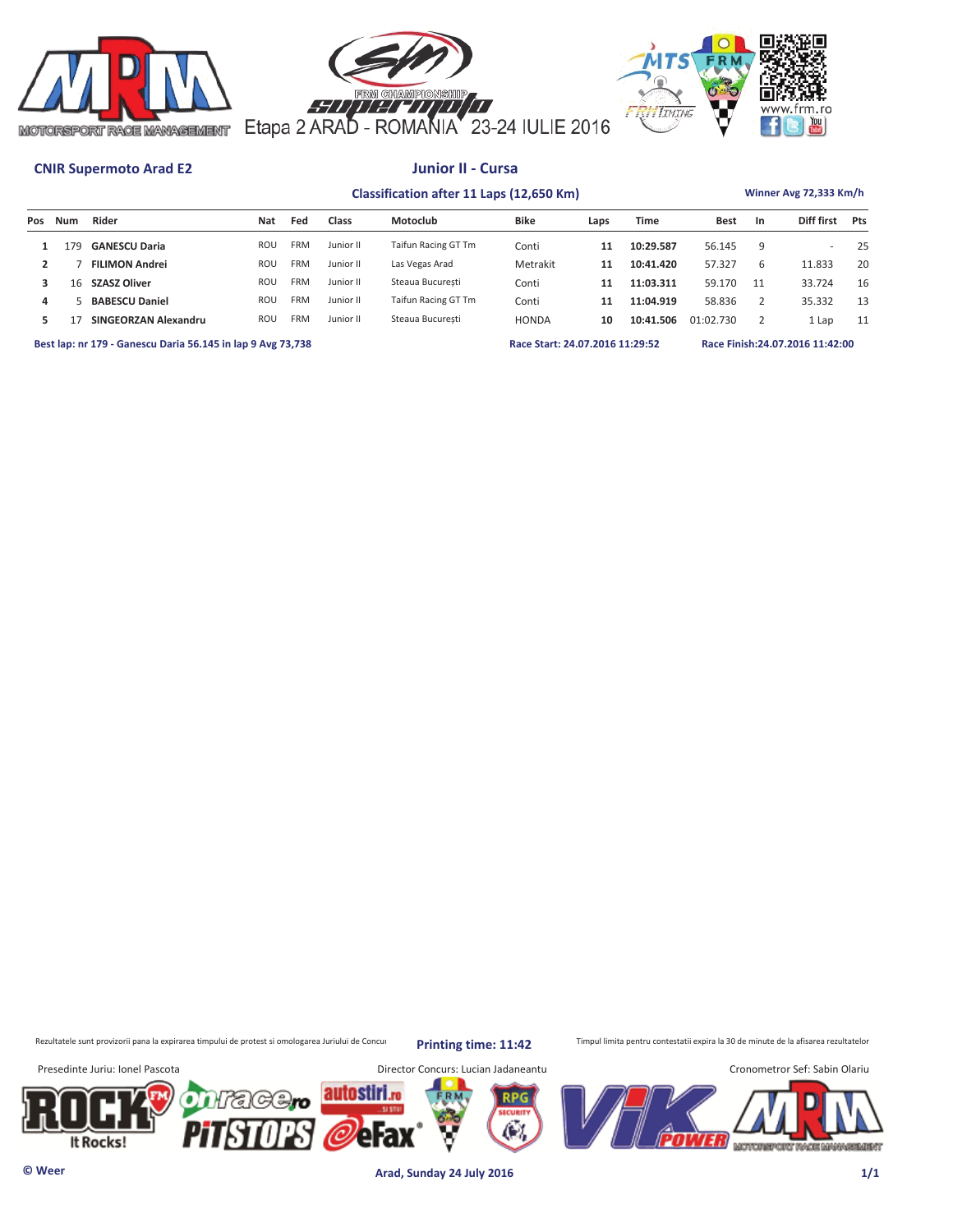





### **CNIR Supermoto Arad E2 Junior II - Cursa**

| Sorted by Position |                                   |              |                | <b>Laptimes</b>                   |              |     |             |
|--------------------|-----------------------------------|--------------|----------------|-----------------------------------|--------------|-----|-------------|
| Lap                |                                   | Time of Day  | Lap            |                                   | Time of Day  | Lap | Time of Day |
|                    | Po. 1 - #179 Ganescu D. - Conti   |              | 10             | 59.258                            | 11:39:56.259 |     |             |
| $\mathbf{1}$       | 59.386                            | 11:30:53.497 | 11             | 59.170                            | 11:40:55.429 |     |             |
| $\overline{2}$     | 57.242                            | 11:31:50.739 |                | Po. 4 - # 5 Babescu D. - Conti    |              |     |             |
| 3                  | 56.457                            | 11:32:47.196 | $\mathbf{1}$   | 01:05.963                         | 11:31:01.144 |     |             |
| 4                  | 56.856                            | 11:33:44.052 | $\overline{2}$ | 58.836                            | 11:31:59.980 |     |             |
| 5                  | 56.866                            | 11:34:40.918 | 3              | 59.441                            | 11:32:59.421 |     |             |
| 6                  | 56.570                            | 11:35:37.488 | 4              | 59.762                            | 11:33:59.183 |     |             |
| $\overline{7}$     | 56.602                            | 11:36:34.090 | 5              | 59.319                            | 11:34:58.502 |     |             |
| 8                  | 56.291                            | 11:37:30.381 | 6              | 01:00.197                         | 11:35:58.699 |     |             |
| 9                  | 56.145                            | 11:38:26.526 | $\overline{7}$ | 01:00.169                         | 11:36:58.868 |     |             |
| 10                 | 57.079                            | 11:39:23.605 | 8              | 59.692                            | 11:37:58.560 |     |             |
| 11                 | 58.100                            | 11:40:21.705 | 9              | 59.374                            | 11:38:57.934 |     |             |
|                    |                                   |              | 10             | 59.858                            | 11:39:57.792 |     |             |
|                    | Po. 2 - # 7 Filimon A. - Metrakit |              | 11             | 59.245                            | 11:40:57.037 |     |             |
| $\mathbf{1}$       | 01:01.500                         | 11:30:56.082 |                |                                   |              |     |             |
| $\overline{2}$     | 58.354                            | 11:31:54.436 |                | Po. 5 - #17 Singeorzan A. - HONDA |              |     |             |
| 3                  | 57.719                            | 11:32:52.155 | $\mathbf{1}$   | 01:05.503                         | 11:31:01.077 |     |             |
| $\overline{4}$     | 57.640                            | 11:33:49.795 | $\overline{2}$ | 01:02.730                         | 11:32:03.807 |     |             |
| 5                  | 57.411                            | 11:34:47.206 | 3              | 01:03.576                         | 11:33:07.383 |     |             |
| 6                  | 57.327                            | 11:35:44.533 | 4              | 01:03.817                         | 11:34:11.200 |     |             |
| $\overline{7}$     | 57.778                            | 11:36:42.311 | 5              | 01:04.298                         | 11:35:15.498 |     |             |
| 8                  | 57.683                            | 11:37:39.994 | 6              | 01:04.212                         | 11:36:19.710 |     |             |
| 9                  | 57.796                            | 11:38:37.790 | $\overline{7}$ | 01:03.365                         | 11:37:23.075 |     |             |
| 10                 | 57.747                            | 11:39:35.537 | 8              | 01:02.845                         | 11:38:25.920 |     |             |
| 11                 | 58.001                            | 11:40:33.538 | 9              | 01:03.592                         | 11:39:29.512 |     |             |
|                    | Po. 3 - #16 Szasz O. - Conti      |              | 10             | 01:04.112                         | 11:40:33.624 |     |             |
| $\mathbf{1}$       | 01:03.407                         | 11:30:58.420 |                |                                   |              |     |             |
| $\overline{2}$     | 01:00.362                         | 11:31:58.782 |                |                                   |              |     |             |
| 3                  | 01:00.167                         | 11:32:58.949 |                |                                   |              |     |             |
| 4                  | 59.718                            | 11:33:58.667 |                |                                   |              |     |             |
| 5                  | 59.191                            | 11:34:57.858 |                |                                   |              |     |             |
| 6                  | 01:00.062                         | 11:35:57.920 |                |                                   |              |     |             |
| $7\overline{ }$    | 59.692                            | 11:36:57.612 |                |                                   |              |     |             |
| 8                  | 59.507                            | 11:37:57.119 |                |                                   |              |     |             |
| $\boldsymbol{9}$   | 59.882                            | 11:38:57.001 |                |                                   |              |     |             |

**Fastest lap: 56.145** 

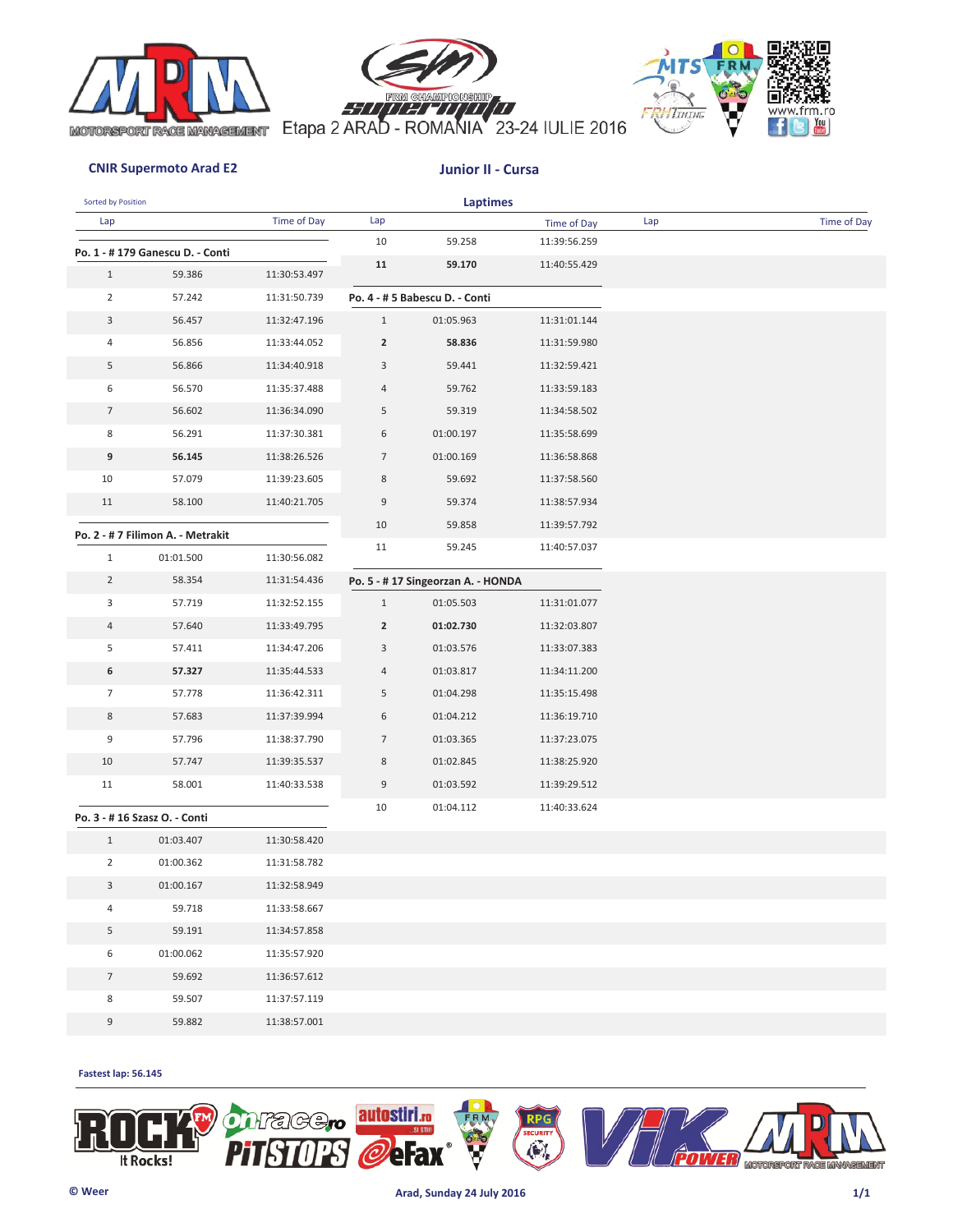





# **CNIR Supermoto Arad E2 Junior II - Cursa**

| P/L            |    |    |       |    | ь.                     | 8 | -9       | 10 11 |
|----------------|----|----|-------|----|------------------------|---|----------|-------|
| $\mathbf{1}$   |    |    |       |    |                        |   |          |       |
| $\overline{2}$ |    |    |       |    |                        |   |          |       |
| 3              | 16 | 16 | 16 16 |    | 16  16  16  16  16  16 |   |          |       |
| 4              |    |    |       |    |                        |   |          | 55    |
| 5              |    | 17 | 17    | 17 | 17  17  17             |   | 17 17 17 |       |

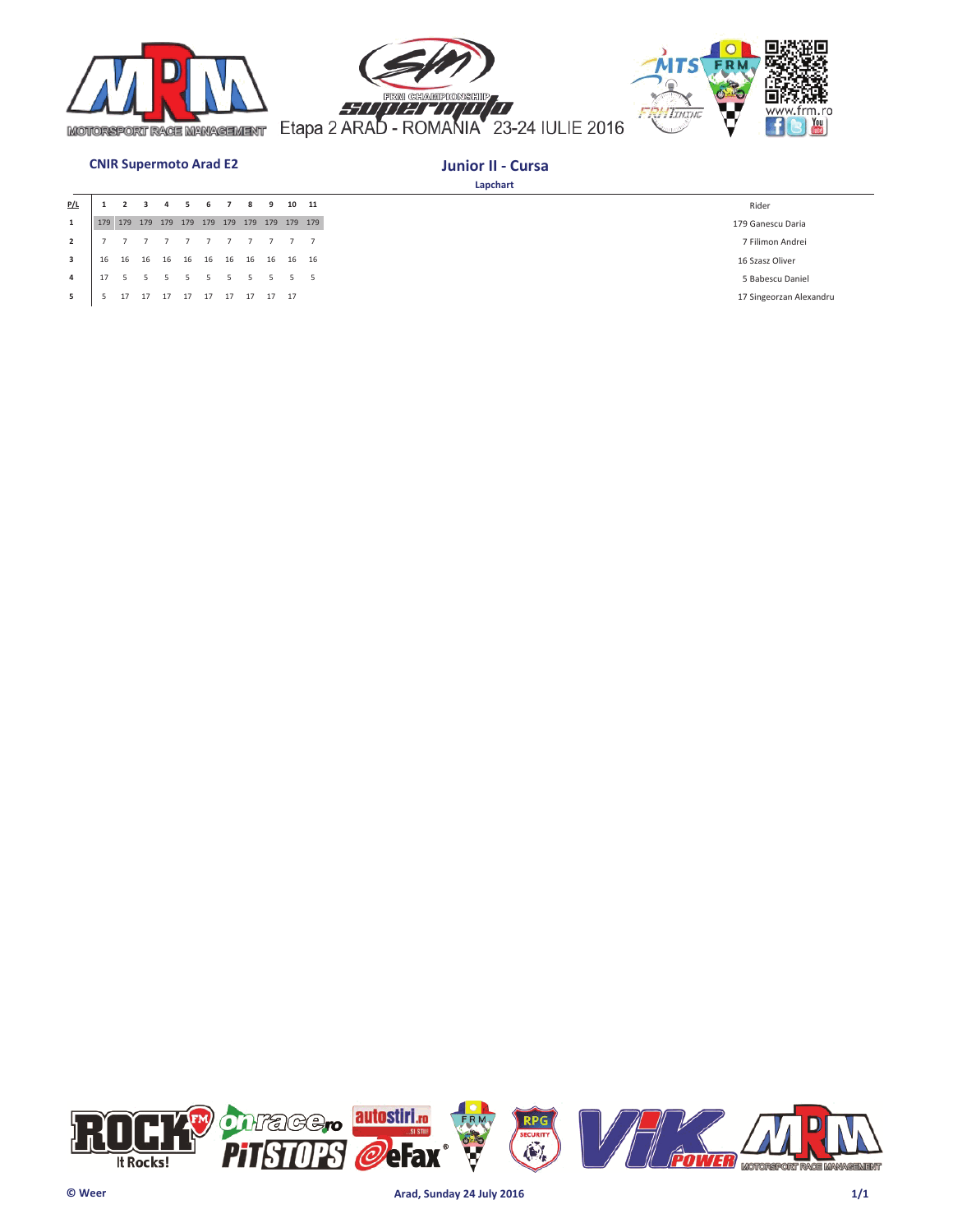





### **CNIR Supermoto Arad E2 Junior II - Incalzire**

**Classification**

| Pos | Ν° | Rider                 | <b>Nat</b> | Fed        | Class     | Motoclub            | Bike         | Laps | <b>Best</b> | In | Diff first | Diff prev                | Avg   |
|-----|----|-----------------------|------------|------------|-----------|---------------------|--------------|------|-------------|----|------------|--------------------------|-------|
|     | 79 | <b>GANESCU Daria</b>  | <b>ROU</b> | FRM        | Junior II | Taifun Racing GT Tm | Conti        | 10   | 56.637      | 9  |            | $\overline{\phantom{a}}$ | 73,10 |
|     |    | <b>FILIMON Andrei</b> | <b>ROU</b> | <b>FRM</b> | Junior II | Las Vegas Arad      | Metrakit     | 10   | 57.884      |    | 01.247     | 01.247                   | 71.52 |
|     | 16 | <b>SZASZ Oliver</b>   | <b>ROU</b> | <b>FRM</b> | Junior II | Steaua Bucuresti    | Conti        | 10   | 59.176      |    | 02.539     | 01.292                   | 69.96 |
| 4   |    | <b>BABESCU Daniel</b> | <b>ROU</b> | <b>FRM</b> | Junior II | Taifun Racing GT Tm | Conti        | 9    | 01:00.119   |    | 03.482     | 00.943                   | 68,86 |
|     |    | SINGEORZAN Alexandru  | <b>ROU</b> | <b>FRM</b> | Junior II | Steaua Bucuresti    | <b>HONDA</b> | 9    | 01:03.740   |    | 07.103     | 03.621                   | 64,95 |
|     |    |                       |            |            |           |                     |              |      |             |    |            |                          |       |

**Race Start: 24.07.2016 09:02:34 Race Finish: 24.07.2016 09:13:51** 

Rezultatele sunt provizorii pana la expirarea timpului de protest si omologarea Juriului d

**Printing time: 09:13**

Timpul limita pentru contestatii expira la 30 de minute de la afisarea rezultatelor

It Rocks!



**© Weer Arad, Sunday 24 July 2016 1/1**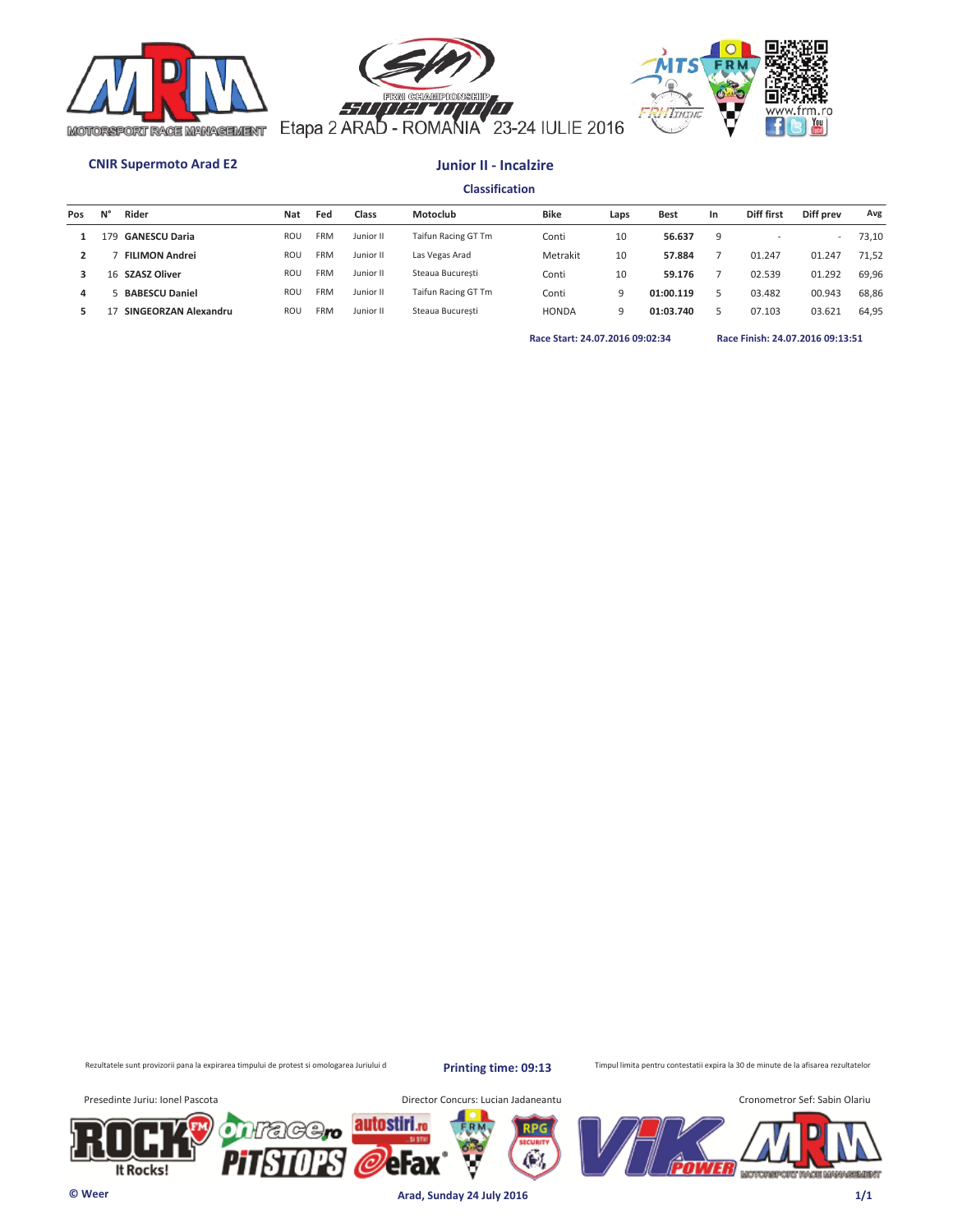





### **CNIR Supermoto Arad E2 Junior II - Incalzire**

| Sorted by Position |                                   |              |                | Laptimes                           |              |     |             |
|--------------------|-----------------------------------|--------------|----------------|------------------------------------|--------------|-----|-------------|
| Lap                |                                   | Time of Day  | Lap            |                                    | Time of Day  | Lap | Time of Day |
|                    | Po. 1 - #179 Ganescu D. - Conti   |              | $\mathbf{1}$   | 01:11.152                          | 09:03:59.303 |     |             |
| $\mathbf{1}$       | 01:03.962                         | 09:03:52.857 | $\overline{2}$ | 01:04.345                          | 09:05:03.648 |     |             |
| $\overline{2}$     | 58.571                            | 09:04:51.428 | 3              | 01:03.225                          | 09:06:06.873 |     |             |
| 3                  | 56.647                            | 09:05:48.075 | 4              | 01:02.328                          | 09:07:09.201 |     |             |
| 4                  | 58.068                            | 09:06:46.143 | 5              | 01:00.119                          | 09:08:09.320 |     |             |
| 5                  | 58.022                            | 09:07:44.165 | 6              | 01:00.291                          | 09:09:09.611 |     |             |
| 6                  | 58.652                            | 09:08:42.817 | 7              | 01:00.462                          | 09:10:10.073 |     |             |
| $\overline{7}$     | 57.904                            | 09:09:40.721 | 8              | 01:00.391                          | 09:11:10.464 |     |             |
| 8                  | 56.971                            | 09:10:37.692 | 9              | 01:00.893                          | 09:12:11.357 |     |             |
| 9                  | 56.637                            | 09:11:34.329 |                | Po. 5 - # 17 Singeorzan A. - HONDA |              |     |             |
| 10                 | 57.711                            | 09:12:32.040 | $\mathbf{1}$   | 01:25.195                          | 09:04:21.550 |     |             |
|                    |                                   |              | $\overline{2}$ | 01:07.686                          | 09:05:29.236 |     |             |
|                    | Po. 2 - # 7 Filimon A. - Metrakit |              | 3              | 01:06.113                          | 09:06:35.349 |     |             |
| $\mathbf{1}$       | 01:07.311                         | 09:03:59.784 | 4              | 01:05.123                          | 09:07:40.472 |     |             |
| $\overline{2}$     | 01:01.219                         | 09:05:01.003 | 5              | 01:03.740                          | 09:08:44.212 |     |             |
| 3                  | 01:00.426                         | 09:06:01.429 | 6              | 01:04.460                          | 09:09:48.672 |     |             |
| 4                  | 58.849                            | 09:07:00.278 | $\overline{7}$ | 01:04.913                          | 09:10:53.585 |     |             |
| 5                  | 58.380                            | 09:07:58.658 | 8              | 01:03.850                          | 09:11:57.435 |     |             |
| 6                  | 58.416                            | 09:08:57.074 | 9              | 01:04.437                          | 09:13:01.872 |     |             |
| $\overline{7}$     | 57.884                            | 09:09:54.958 |                |                                    |              |     |             |
| 8                  | 58.508                            | 09:10:53.466 |                |                                    |              |     |             |
| 9                  | 58.683                            | 09:11:52.149 |                |                                    |              |     |             |
| 10                 | 57.946                            | 09:12:50.095 |                |                                    |              |     |             |
|                    | Po. 3 - #16 Szasz O. - Conti      |              |                |                                    |              |     |             |
| $\mathbf{1}$       | 01:09.083                         | 09:03:59.422 |                |                                    |              |     |             |
| $\overline{2}$     | 01:01.052                         | 09:05:00.474 |                |                                    |              |     |             |
| 3                  | 01:02.022                         | 09:06:02.496 |                |                                    |              |     |             |
| 4                  | 59.669                            | 09:07:02.165 |                |                                    |              |     |             |
| 5                  | 01:00.288                         | 09:08:02.453 |                |                                    |              |     |             |
| 6                  | 59.878                            | 09:09:02.331 |                |                                    |              |     |             |
| $\overline{7}$     | 59.176                            | 09:10:01.507 |                |                                    |              |     |             |
| 8                  | 59.368                            | 09:11:00.875 |                |                                    |              |     |             |
| 9                  | 01:00.537                         | 09:12:01.412 |                |                                    |              |     |             |
| 10                 | 59.470                            | 09:13:00.882 |                |                                    |              |     |             |
|                    |                                   |              |                |                                    |              |     |             |

 **Po. 4 - # 5 Babescu D. - Conti**

### **Fastest lap: 56.637**

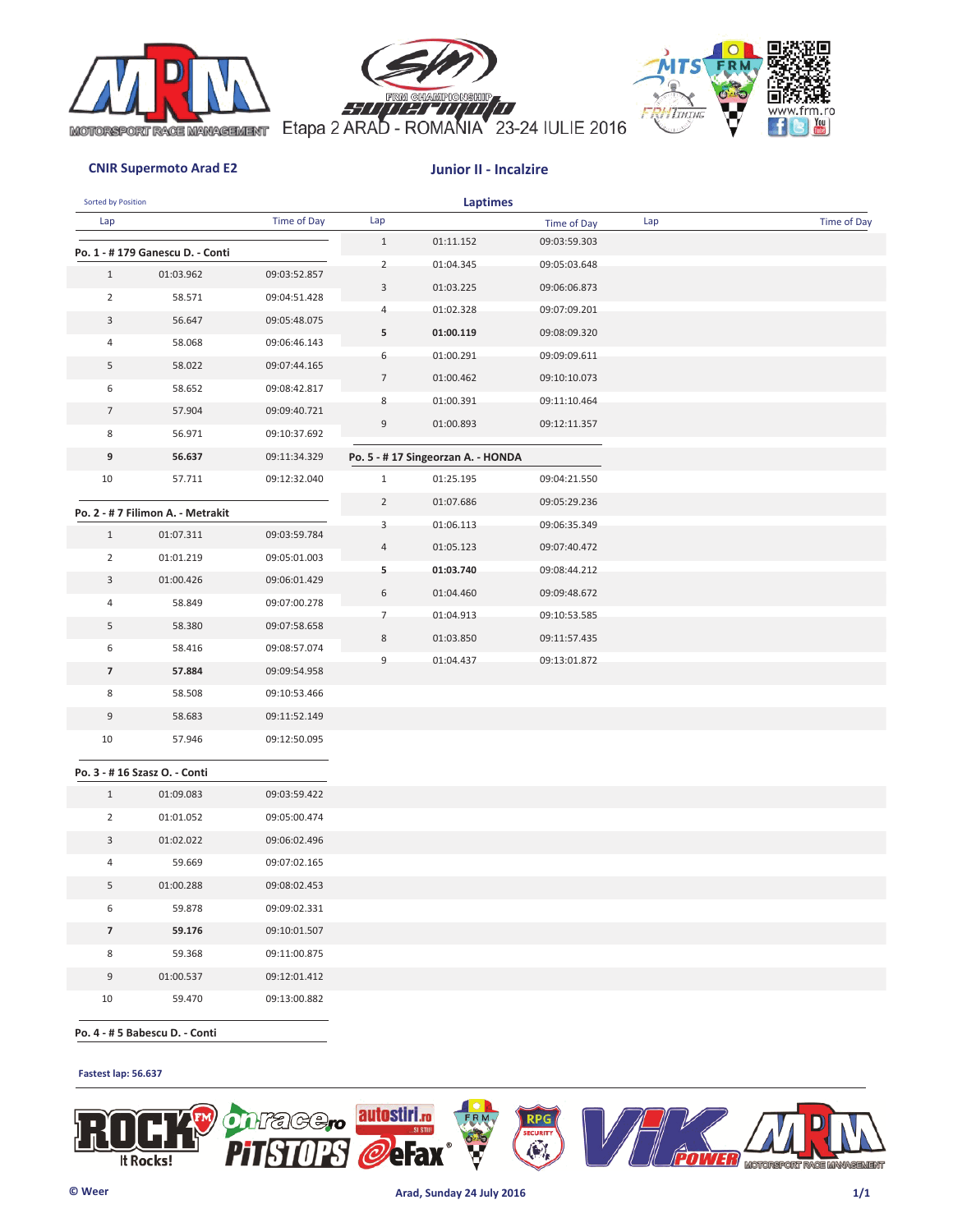

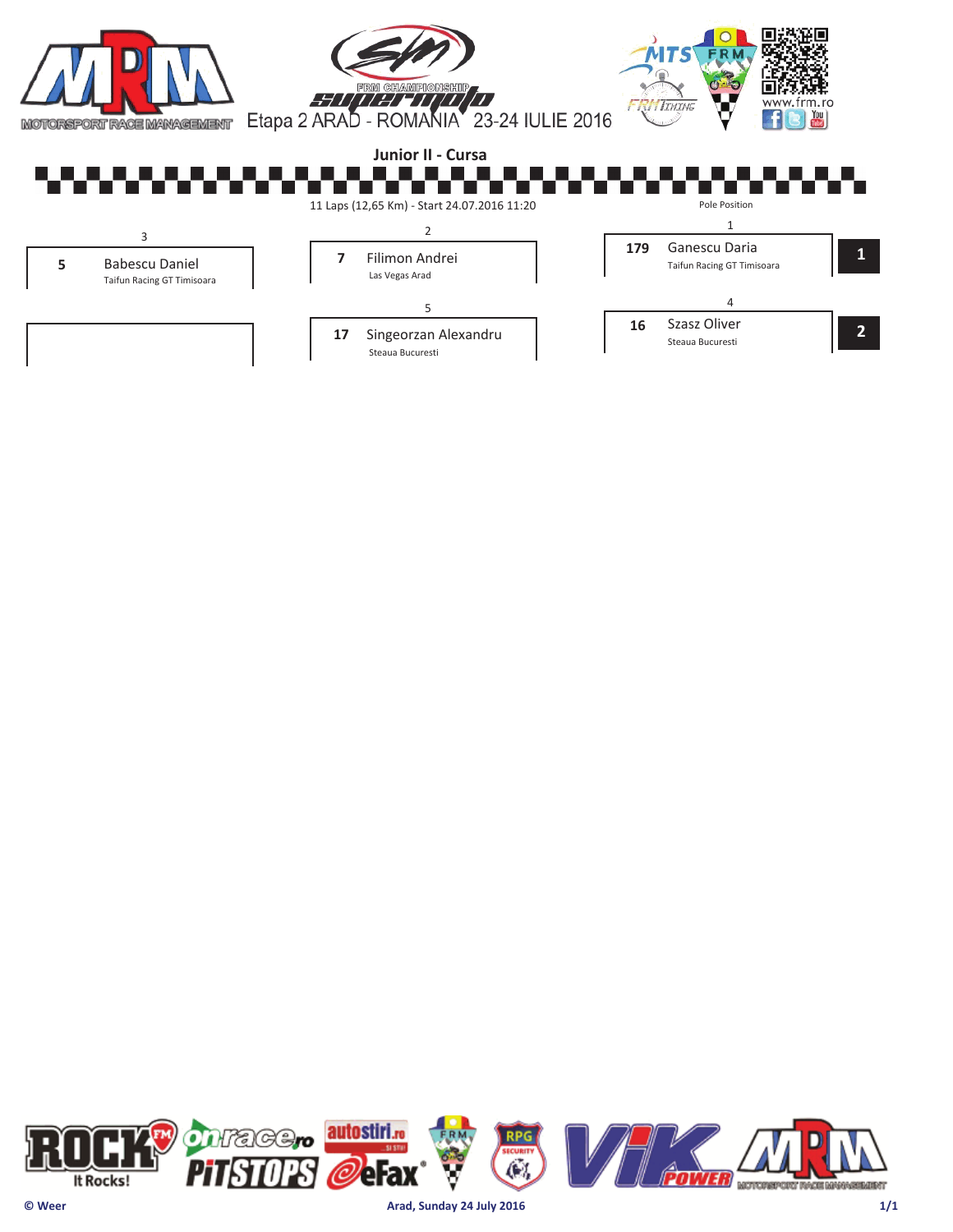





**Classification**

| Pos | N' | Rider                 | <b>Nat</b> | Fed        | Class     | Motoclub            | <b>Bike</b>  | Laps | <b>Best</b> | In | Diff first | Diff prev | Avg   |
|-----|----|-----------------------|------------|------------|-----------|---------------------|--------------|------|-------------|----|------------|-----------|-------|
|     | 79 | <b>GANESCU Daria</b>  | <b>ROU</b> | <b>FRM</b> | Junior II | Taifun Racing GT Tm | Conti        | 10   | 56.426      |    |            | $\sim$    | 73.37 |
|     |    | <b>FILIMON Andrei</b> | <b>ROU</b> | FRM        | Junior II | Las Vegas Arad      | Metrakit     | 9    | 57.030      | 8  | 00.604     | 00.604    | 72.59 |
|     |    | <b>BABESCU Daniel</b> | <b>ROU</b> | FRM        | Junior II | Taifun Racing GT Tm | Conti        |      | 58.256      |    | 01.830     | 01.226    | 71.07 |
| 4   |    | 16 SZASZ Oliver       | <b>ROU</b> | FRM        | Junior II | Steaua Bucuresti    | Conti        | O    | 59.332      |    | 02.906     | 01.076    | 69,78 |
|     |    | SINGEORZAN Alexandru  | <b>ROU</b> | FRM        | Junior II | Steaua Bucuresti    | <b>HONDA</b> | 10   | 01:02.061   | 4  | 05.635     | 02.729    | 66,71 |
|     |    |                       |            |            |           |                     |              |      |             |    |            |           |       |

**Race Start: 23.07.2016 17:25:14 Race Finish: 23.07.2016 17:38:47** 

Rezultatele sunt provizorii pana la expirarea timpului de protest si omologarea Juriului d

**Printing time: 08:35**

Æ.

Timpul limita pentru contestatii expira la 30 de minute de la afisarea rezultatelor

It Rocks!

Presedinte Juriu: Ionel Pascota **Director Concurs: Lucian Jadaneantu** 



**© Weer Arad, Sunday 24 July 2016 1/1**

autostiri.<sub>ro</sub>

erax

'C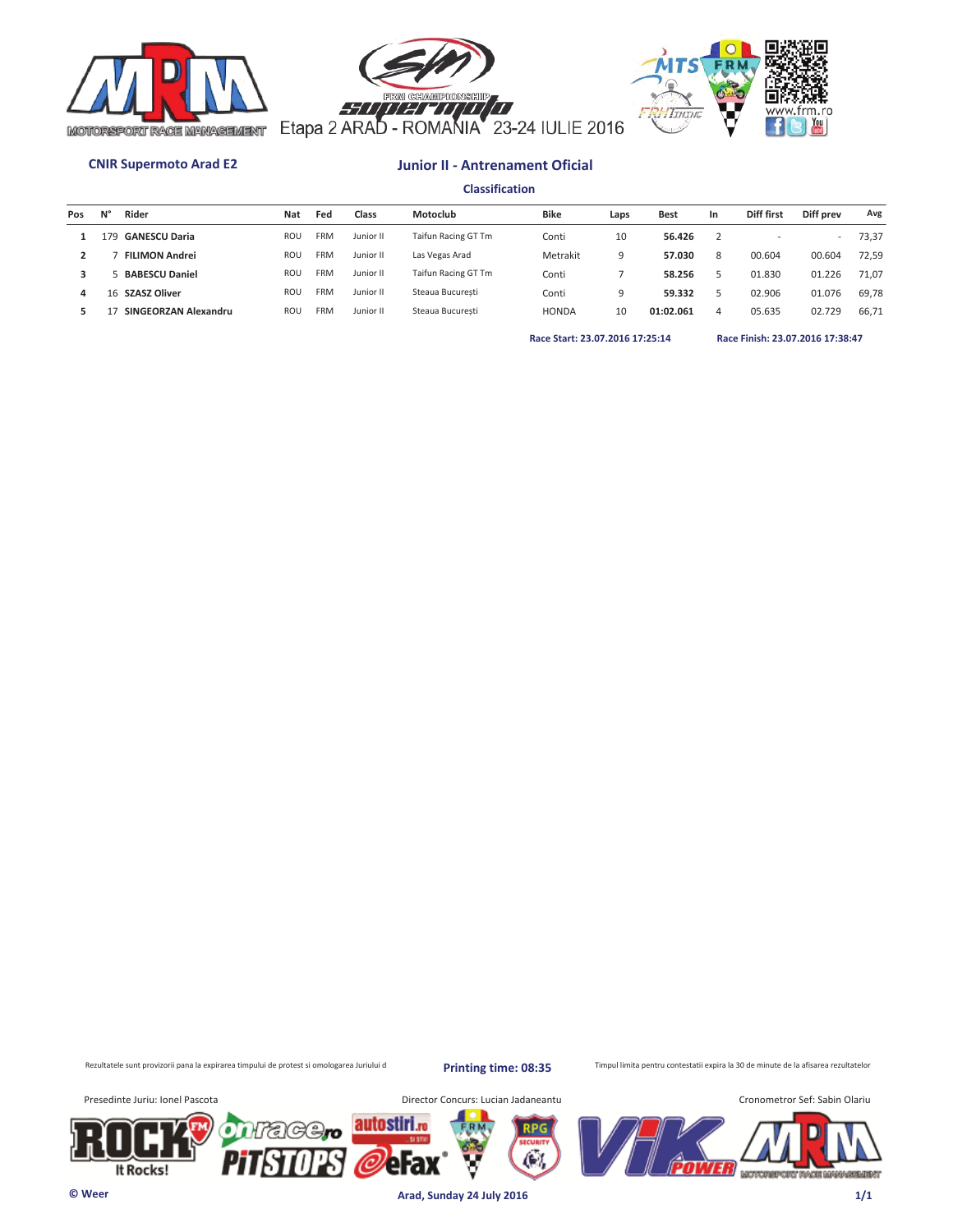





| Sorted by Position      |                                   |              |                | <b>Laptimes</b>                   |              |     |             |
|-------------------------|-----------------------------------|--------------|----------------|-----------------------------------|--------------|-----|-------------|
| Lap                     |                                   | Time of Day  | Lap            |                                   | Time of Day  | Lap | Time of Day |
|                         | Po. 1 - # 179 Ganescu D. - Conti  |              | 5              | 59.332                            | 17:30:44.965 |     |             |
| $\mathbf{1}$            | 01:05.572                         | 17:26:39.471 | 6              | 59.850                            | 17:31:44.815 |     |             |
| $\overline{\mathbf{2}}$ | 56.426                            | 17:27:35.897 | $\overline{7}$ | 59.679                            | 17:32:44.494 |     |             |
| 3                       | 59.189                            | 17:28:35.086 | 8              | 59.978                            | 17:33:44.472 |     |             |
| 4                       | 56.824                            | 17:29:31.910 | 9              | 01:02.027                         | 17:34:46.499 |     |             |
| 5                       | 57.734                            | 17:30:29.644 |                | Po. 5 - #17 Singeorzan A. - HONDA |              |     |             |
| 6                       | 57.512                            | 17:31:27.156 | $\mathbf{1}$   | 01:11.567                         | 17:26:30.948 |     |             |
| $\overline{7}$          | 57.435                            | 17:32:24.591 | $\overline{2}$ | 01:04.521                         | 17:27:35.469 |     |             |
| 8                       | 56.882                            | 17:33:21.473 | 3              | 01:04.986                         | 17:28:40.455 |     |             |
| 9                       | 57.413                            | 17:34:18.886 | 4              | 01:02.061                         | 17:29:42.516 |     |             |
| 10                      | 57.516                            | 17:35:16.402 | 5              | 01:02.474                         | 17:30:44.990 |     |             |
|                         |                                   |              | 6              | 01:02.572                         | 17:31:47.562 |     |             |
|                         | Po. 2 - # 7 Filimon A. - Metrakit |              | $\overline{7}$ | 01:02.578                         | 17:32:50.140 |     |             |
| $\mathbf{1}$            | 01:06.644                         | 17:26:40.308 | 8              | 01:05.870                         | 17:33:56.010 |     |             |
| $\overline{2}$          | 58.485                            | 17:27:38.793 | 9              | 01:02.791                         | 17:34:58.801 |     |             |
| 3                       | 58.948                            | 17:28:37.741 | 10             | 01:03.522                         | 17:36:02.323 |     |             |
| 4                       | 57.585                            | 17:29:35.326 |                |                                   |              |     |             |
| 5                       | 57.352                            | 17:30:32.678 |                |                                   |              |     |             |
| 6                       | 57.084                            | 17:31:29.762 |                |                                   |              |     |             |
| $\overline{7}$          | 57.154                            | 17:32:26.916 |                |                                   |              |     |             |
| 8                       | 57.030                            | 17:33:23.946 |                |                                   |              |     |             |
| 9                       | 57.464                            | 17:34:21.410 |                |                                   |              |     |             |
|                         | Po. 3 - # 5 Babescu D. - Conti    |              |                |                                   |              |     |             |
| $\mathbf{1}$            | 01:05.002                         | 17:26:26.269 |                |                                   |              |     |             |
| $\overline{2}$          | 59.267                            | 17:27:25.536 |                |                                   |              |     |             |
| 3                       | 59.376                            | 17:28:24.912 |                |                                   |              |     |             |
| 4                       | 59.426                            | 17:29:24.338 |                |                                   |              |     |             |
| 5                       | 58.256                            | 17:30:22.594 |                |                                   |              |     |             |
| 6                       | 58.785                            | 17:31:21.379 |                |                                   |              |     |             |
| $7\overline{ }$         | 58.322                            | 17:32:19.701 |                |                                   |              |     |             |
|                         | Po. 4 - #16 Szasz O. - Conti      |              |                |                                   |              |     |             |
| $\mathbf{1}$            | 01:06.454                         | 17:26:44.855 |                |                                   |              |     |             |
| $\overline{2}$          | 01:00.473                         | 17:27:45.328 |                |                                   |              |     |             |
| $\mathbf{3}$            | 01:00.867                         | 17:28:46.195 |                |                                   |              |     |             |
| $\overline{4}$          | 59.438                            | 17:29:45.633 |                |                                   |              |     |             |

### **Fastest lap: 56.426**

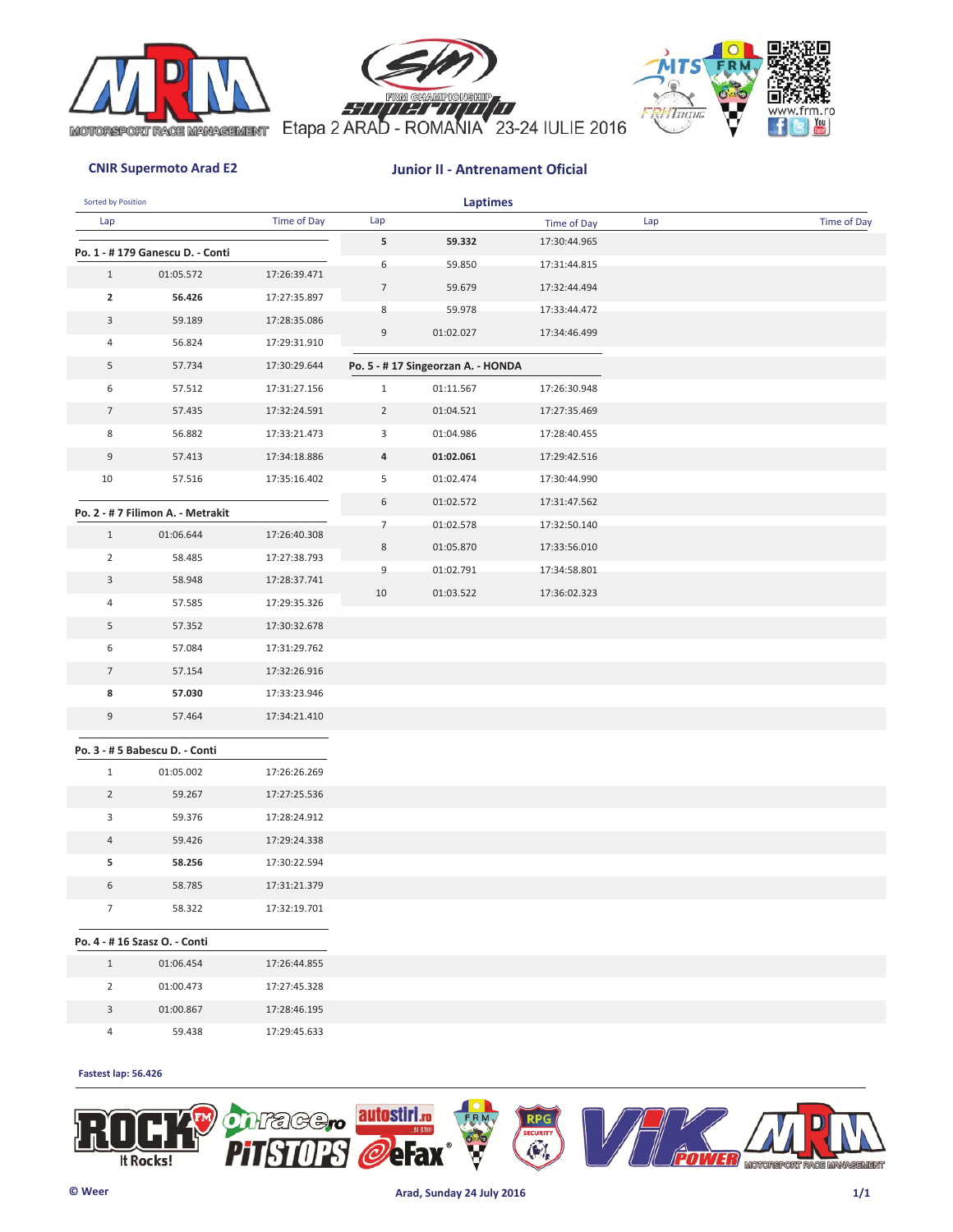





**Classification**

| Taifun Racing GT Tm<br>Conti<br>Metrakit |   | 57.033 | b |        | $\overline{\phantom{a}}$ | 72,59 |
|------------------------------------------|---|--------|---|--------|--------------------------|-------|
|                                          |   |        |   |        |                          |       |
|                                          |   | 58.361 |   | 01.328 | 01.328                   | 70.94 |
| <b>HONDA</b>                             |   | 59.344 |   | 02.311 | 00.983                   | 69.76 |
| Taifun Racing GT Tm<br>Conti             | 4 | 59.607 | 4 | 02.574 | 00.263                   | 69.45 |
| Conti                                    |   | 59.759 | 4 | 02.726 | 00.152                   | 69,28 |
|                                          |   |        |   |        |                          |       |

**Race Start: 23.07.2016 15:40:27 Race Finish: 23.07.2016 15:50:26** 

Rezultatele sunt provizorii pana la expirarea timpului de protest si omologarea Juriului d

**Printing time: 08:35**

Timpul limita pentru contestatii expira la 30 de minute de la afisarea rezultatelor

It Rocks!

Presedinte Juriu: Ionel Pascota **Director Concurs: Lucian Jadaneantu** 



**© Weer Arad, Sunday 24 July 2016 1/1**

autostiri.<sub>ro</sub>

erax

'C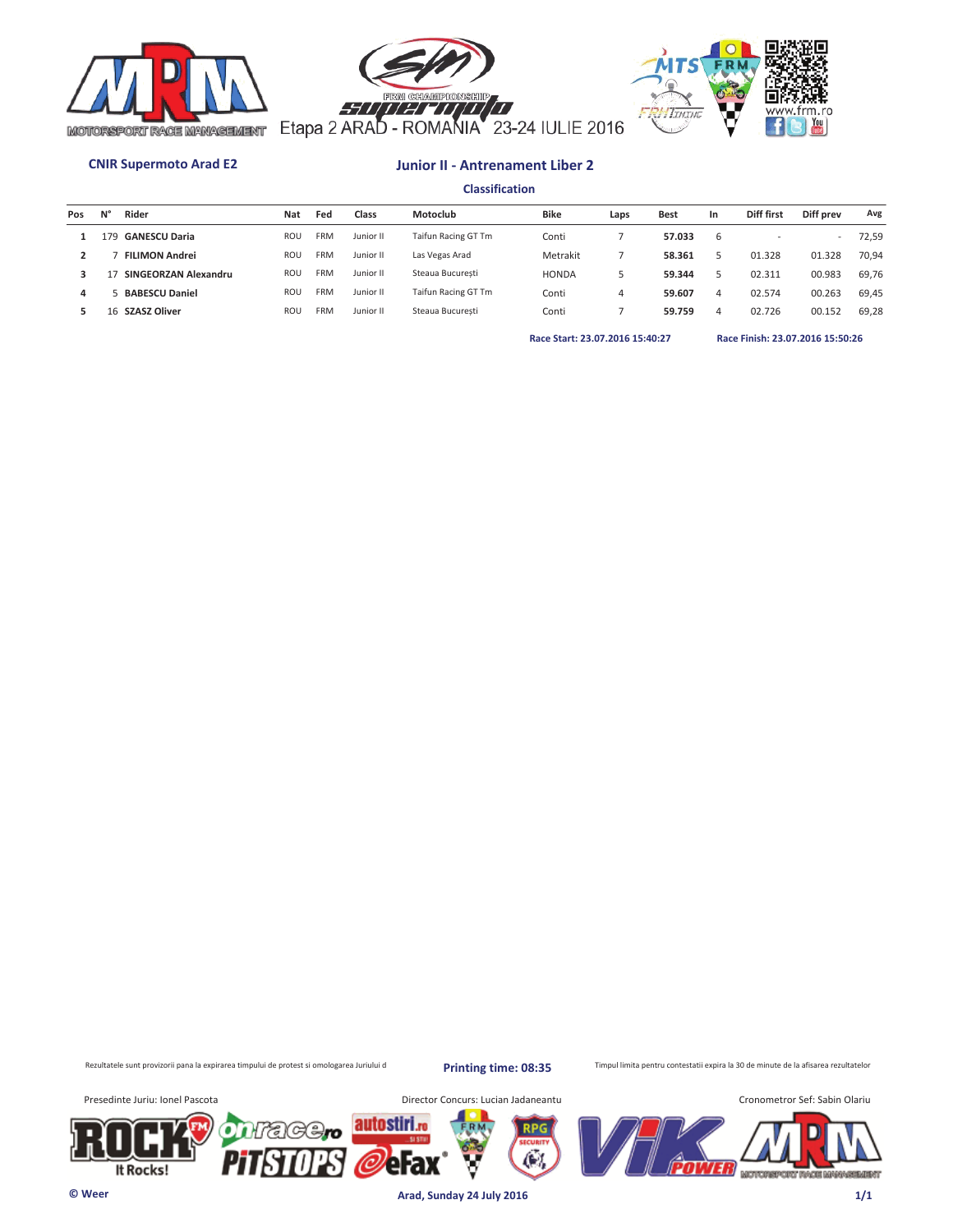





| Sorted by Position |                                   |              |                | <b>Laptimes</b> |              |     |             |
|--------------------|-----------------------------------|--------------|----------------|-----------------|--------------|-----|-------------|
| Lap                |                                   | Time of Day  | Lap            |                 | Time of Day  | Lap | Time of Day |
|                    | Po. 1 - #179 Ganescu D. - Conti   |              | 6              | 01:00.471       | 15:46:50.918 |     |             |
| $\mathbf{1}$       | 01:07.316                         | 15:42:04.791 | $\overline{7}$ | 01:09.966       | 15:48:00.884 |     |             |
| $\overline{2}$     | 59.365                            | 15:43:04.156 |                |                 |              |     |             |
| $\mathbf{3}$       | 58.129                            | 15:44:02.285 |                |                 |              |     |             |
| 4                  | 57.609                            | 15:44:59.894 |                |                 |              |     |             |
| 5                  | 57.384                            | 15:45:57.278 |                |                 |              |     |             |
| 6                  | 57.033                            | 15:46:54.311 |                |                 |              |     |             |
| $\overline{7}$     | 01:07.699                         | 15:48:02.010 |                |                 |              |     |             |
|                    |                                   |              |                |                 |              |     |             |
|                    | Po. 2 - # 7 Filimon A. - Metrakit |              |                |                 |              |     |             |
| $\mathbf{1}$       | 01:08.006                         | 15:42:04.582 |                |                 |              |     |             |
| $\overline{2}$     | 01:00.342                         | 15:43:04.924 |                |                 |              |     |             |
| 3                  | 58.635                            | 15:44:03.559 |                |                 |              |     |             |
| $\overline{4}$     | 58.371                            | 15:45:01.930 |                |                 |              |     |             |
| 5                  | 58.361                            | 15:46:00.291 |                |                 |              |     |             |
| 6                  | 58.590                            | 15:46:58.881 |                |                 |              |     |             |
| $7\overline{ }$    | 01:02.270                         | 15:48:01.151 |                |                 |              |     |             |
|                    | Po. 3 - #17 Singeorzan A. - HONDA |              |                |                 |              |     |             |
| $\mathbf{1}$       | 01:08.019                         | 15:41:48.847 |                |                 |              |     |             |
| $\overline{2}$     | 01:02.419                         | 15:42:51.266 |                |                 |              |     |             |
| 3                  | 01:00.573                         | 15:43:51.839 |                |                 |              |     |             |
| $\overline{4}$     | 01:00.209                         | 15:44:52.048 |                |                 |              |     |             |
| 5                  | 59.344                            | 15:45:51.392 |                |                 |              |     |             |
|                    |                                   |              |                |                 |              |     |             |
|                    | Po. 4 - # 5 Babescu D. - Conti    |              |                |                 |              |     |             |
| $\mathbf{1}$       | 01:08.150                         | 15:41:47.038 |                |                 |              |     |             |
| $\overline{2}$     | 01:02.131                         | 15:42:49.169 |                |                 |              |     |             |
| 3                  | 01:01.251                         | 15:43:50.420 |                |                 |              |     |             |
| 4                  | 59.607                            | 15:44:50.027 |                |                 |              |     |             |
|                    | Po. 5 - #16 Szasz O. - Conti      |              |                |                 |              |     |             |
| $\mathbf{1}$       | 01:11.095                         | 15:41:50.388 |                |                 |              |     |             |
| $\overline{2}$     | 01:00.667                         | 15:42:51.055 |                |                 |              |     |             |
| 3                  | 59.783                            | 15:43:50.838 |                |                 |              |     |             |
| 4                  | 59.759                            | 15:44:50.597 |                |                 |              |     |             |
| $5\phantom{.0}$    | 59.850                            | 15:45:50.447 |                |                 |              |     |             |
|                    |                                   |              |                |                 |              |     |             |

### **Fastest lap: 57.033**

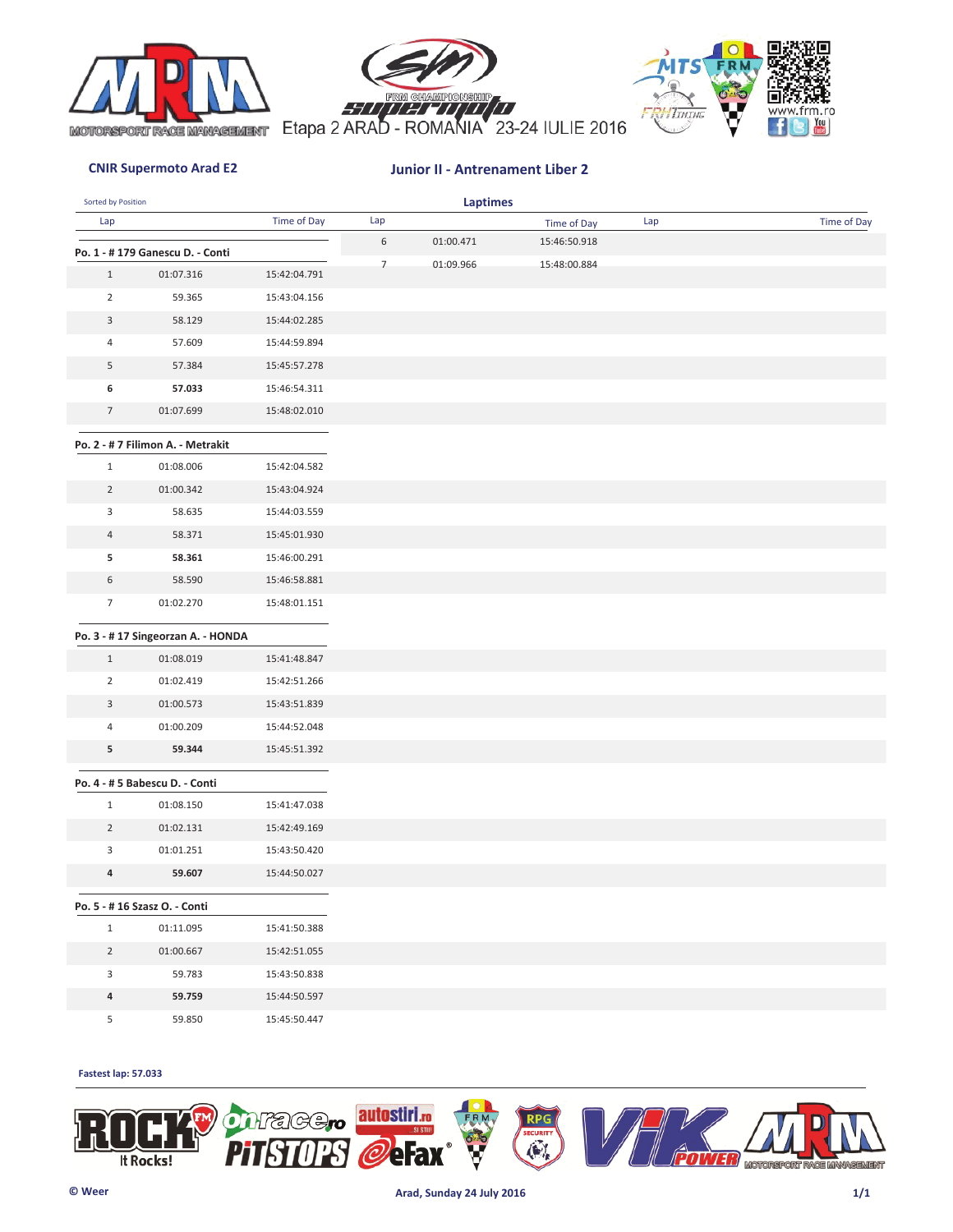





**Classification**

| Pos | N° | Rider                 | <b>Nat</b> | Fed        | Class     | Motoclub            | <b>Bike</b>  | Laps | <b>Best</b> | In. | Diff first | Diff prev                | Avg   |
|-----|----|-----------------------|------------|------------|-----------|---------------------|--------------|------|-------------|-----|------------|--------------------------|-------|
|     | 79 | <b>GANESCU Daria</b>  | <b>ROU</b> | <b>FRM</b> | Junior II | Taifun Racing GT Tm | Conti        | 10   | 57.808      | 10  |            | $\overline{\phantom{a}}$ | 71,62 |
|     |    | <b>FILIMON Andrei</b> | <b>ROU</b> | <b>FRM</b> | Junior II | Las Vegas Arad      | Metrakit     | 8    | 58.430      | 4   | 00.622     | 00.622                   | 70.85 |
|     |    | <b>BABESCU Daniel</b> | <b>ROU</b> | <b>FRM</b> | Junior II | Taifun Racing GT Tm | Conti        | 8    | 01:00.173   |     | 02.365     | 01.743                   | 68.80 |
| 4   |    | SINGEORZAN Alexandru  | <b>ROU</b> | <b>FRM</b> | Junior II | Steaua Bucuresti    | <b>HONDA</b> | 6    | 01:00.781   | 6   | 02.973     | 00.608                   | 68.11 |
|     | 16 | <b>SZASZ Oliver</b>   | <b>ROU</b> | <b>FRM</b> | Junior II | Steaua Bucuresti    | Conti        | a    | 01:00.956   | 8   | 03.148     | 00.175                   | 67.92 |
|     |    |                       |            |            |           |                     |              |      |             |     |            |                          |       |

**Race Start: 23.07.2016 13:54:50 Race Finish: 23.07.2016 14:05:48** 

Rezultatele sunt provizorii pana la expirarea timpului de protest si omologarea Juriului d

**Printing time: 08:34**

Timpul limita pentru contestatii expira la 30 de minute de la afisarea rezultatelor

It Rocks!

Presedinte Juriu: Ionel Pascota **Director Concurs: Lucian Jadaneantu** 



**© Weer Arad, Sunday 24 July 2016 1/1**

autostiri.<sub>ro</sub>

erax

'C